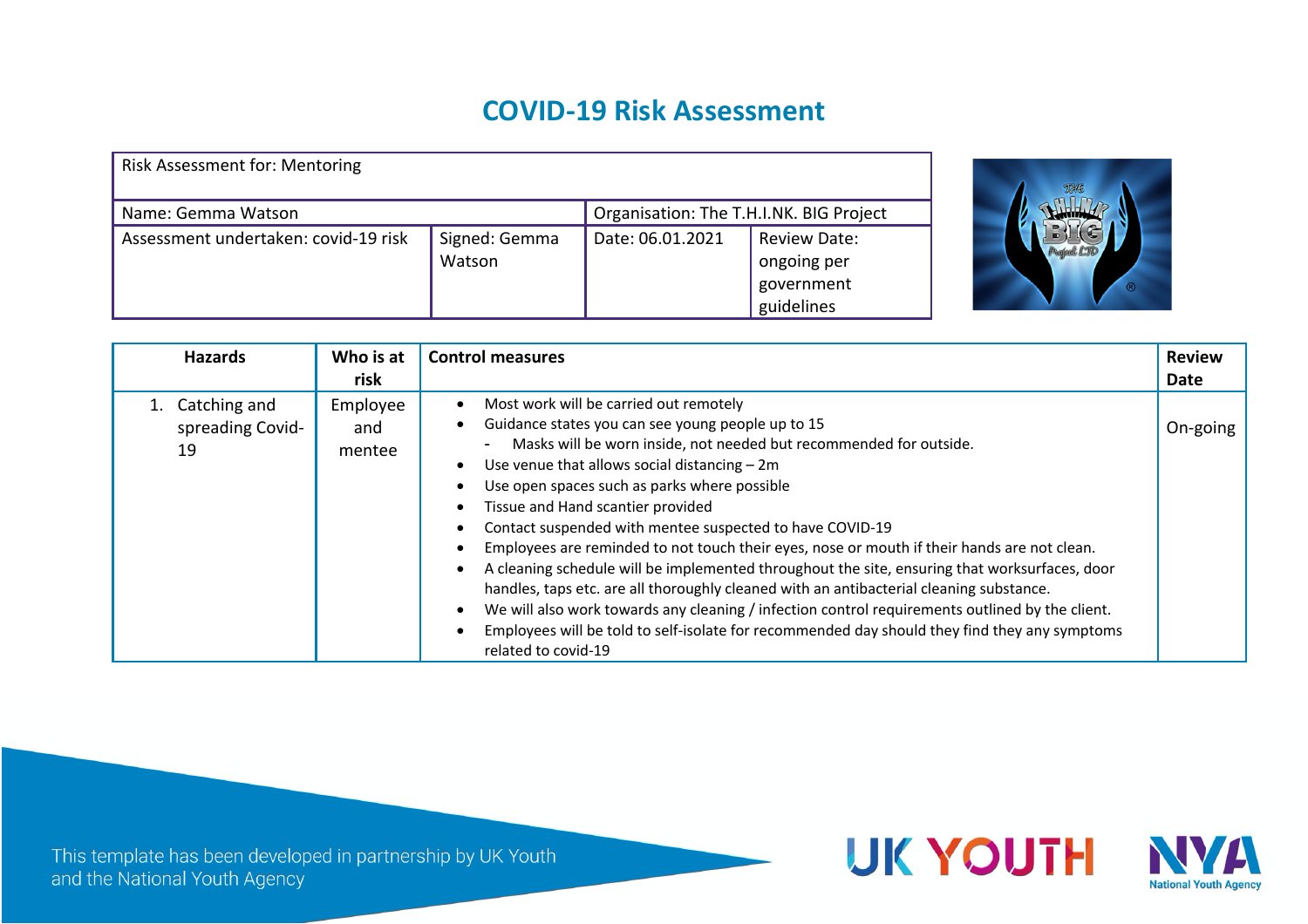|                                                                                                                                                                                                                                                                                                          |                        | Should employees disclose that personnel living with them are self-isolating, they should be<br>$\bullet$<br>encouraged to do the same for 14 days as per Government guidance.<br>Employee will speak to parents<br>$\bullet$                                                                                                                                                                                                                                                                                                                                                                                                                                                                                                                                                                                                                                                                                                                                                                                      |  |
|----------------------------------------------------------------------------------------------------------------------------------------------------------------------------------------------------------------------------------------------------------------------------------------------------------|------------------------|--------------------------------------------------------------------------------------------------------------------------------------------------------------------------------------------------------------------------------------------------------------------------------------------------------------------------------------------------------------------------------------------------------------------------------------------------------------------------------------------------------------------------------------------------------------------------------------------------------------------------------------------------------------------------------------------------------------------------------------------------------------------------------------------------------------------------------------------------------------------------------------------------------------------------------------------------------------------------------------------------------------------|--|
| 2. Spread/contraction<br>of COVID-19 due<br>to insufficient First<br>aid measures or<br>poor<br>arrangements<br>when handling<br>student's<br>medication. This<br>includes:<br>Dealing with<br>general First aid;<br>Lack of trained<br>first aiders;<br>Dealing with a<br>suspected case of<br>Covid-19 | Employee<br>and Mentee | Employees are required to conform with social distancing requirements at all times;<br>School offices are either reduced in occupation and desks are positioned in order to provide<br>adequate separation or staff are moved to other areas to reduce contact;<br>Staff rooms are not to be used unless these are large enough to safely accommodate current staff<br>numbers at a safe social distance from each other.<br>Each staff area has been assessed, a maximum number of staff occupancy per room has been<br>$\bullet$<br>placed on the door.<br>Staff are encouraged to bring a packed lunch and use staffroom/office, keeping a suitable distance<br>$\bullet$<br>from other occupants.<br>Mentee will practice social distancing from staff appropriate to their age and as described in<br>additional points of this assessment.<br>Employees will be provided with and wear<br>PPE when required in accordance with government guidance.<br>Employees have downloaded the NHS track and trace app |  |
| Lack of suitable<br>3.<br>premises<br>management                                                                                                                                                                                                                                                         | Employee<br>and Mentee | Adequate ratio of staff to children will be maintained and is assessed on a regular basis<br>Mentee will suitably supervised at all times;                                                                                                                                                                                                                                                                                                                                                                                                                                                                                                                                                                                                                                                                                                                                                                                                                                                                         |  |
| Fire and<br>4.<br>evacuation<br>procedures being<br>inadequate at this<br>time due to lack of<br>trained fire<br>wardens or                                                                                                                                                                              | Employee<br>and Mentee | If a building is used. Protocols will be shared with both employee and mentees.<br>Appropriate PPE is available for all cleaning including suitable PPE for cleaning of potential<br>coronavirus contaminated rooms or equipment.                                                                                                                                                                                                                                                                                                                                                                                                                                                                                                                                                                                                                                                                                                                                                                                  |  |

This template has been developed in partnership by UK Youth<br>and the National Youth Agency